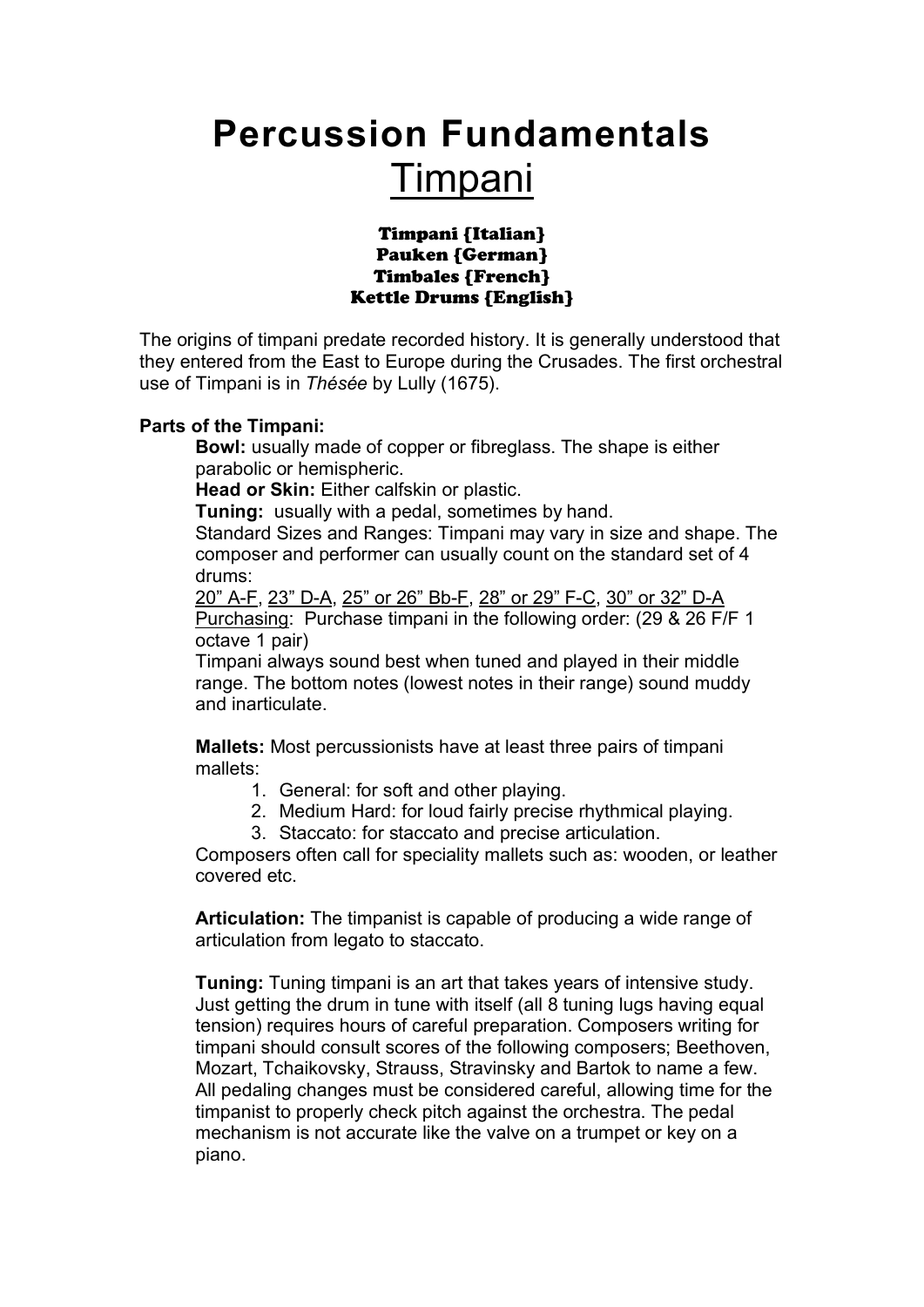## **Percussion Fundamentals**

### **Ideophones**

## CYMBALS

#### Piatti or Cinelli {Italian} Becken or Tellern {German} Cymbales {French} Cymbals {English}

History: The cymbals are some of the oldest documented instruments. Finger cymbals date to the Bronze Age

This was the beginning of modern cymbals as we have come to know them. Cymbals, of course, were being made in various sizes and shapes long before 1623 and were in fact one of the earliest of autophonic instruments (ideophones), first appearing during the Bronze Age (2500-1800 B.C.) presumably in the Middle East. They were principally used in the religious rites of a cult which worshiped Cybeles, the Goddess of Fertility. As the influence of this cult spread Westward to Greece, Rome and Egypt, the use of cymbals went along with it. Cymbals have been found in early Egyptian tombs as well as in the ruins of Pompeii. They are mentioned many times in the Bible, both in the New and Old Testaments, for the early Hebrews used cymbals in their religious ceremonies. Later, the Eastern Christian Churches used them and some Eastern Christian sects still use cymbals today in their rites.

The story of how cymbals came to be used in secular Western music, however, begins with their use in Turkey by the famous Janizary bands. The Janizaries were an elite corps of the Turkish Army (formed in the 14th century A.D.) which marched into battle behind the stirring music of a band composed of woodwinds (mainly flutes and double reed instruments) and percussion. Three kinds of percussion instruments were used in these bands which together created an effect which later was often imitated by the Europeans. These instruments were the bass drum, triangle and cymbals. The most well known of these early appearances in Western music is Haydn's Symphony No. 100 (Military), in which the Janizary effect was incorporated into the second and the last movements. The premiere performance of this work in London was an immediate sensation. The effect was subsequently used in Mozart's Overture to The Abduction From the Seraglio, and in the finale of the Symphony No. 9 (Choral), of Beethoven, to mention a few of the better known examples.

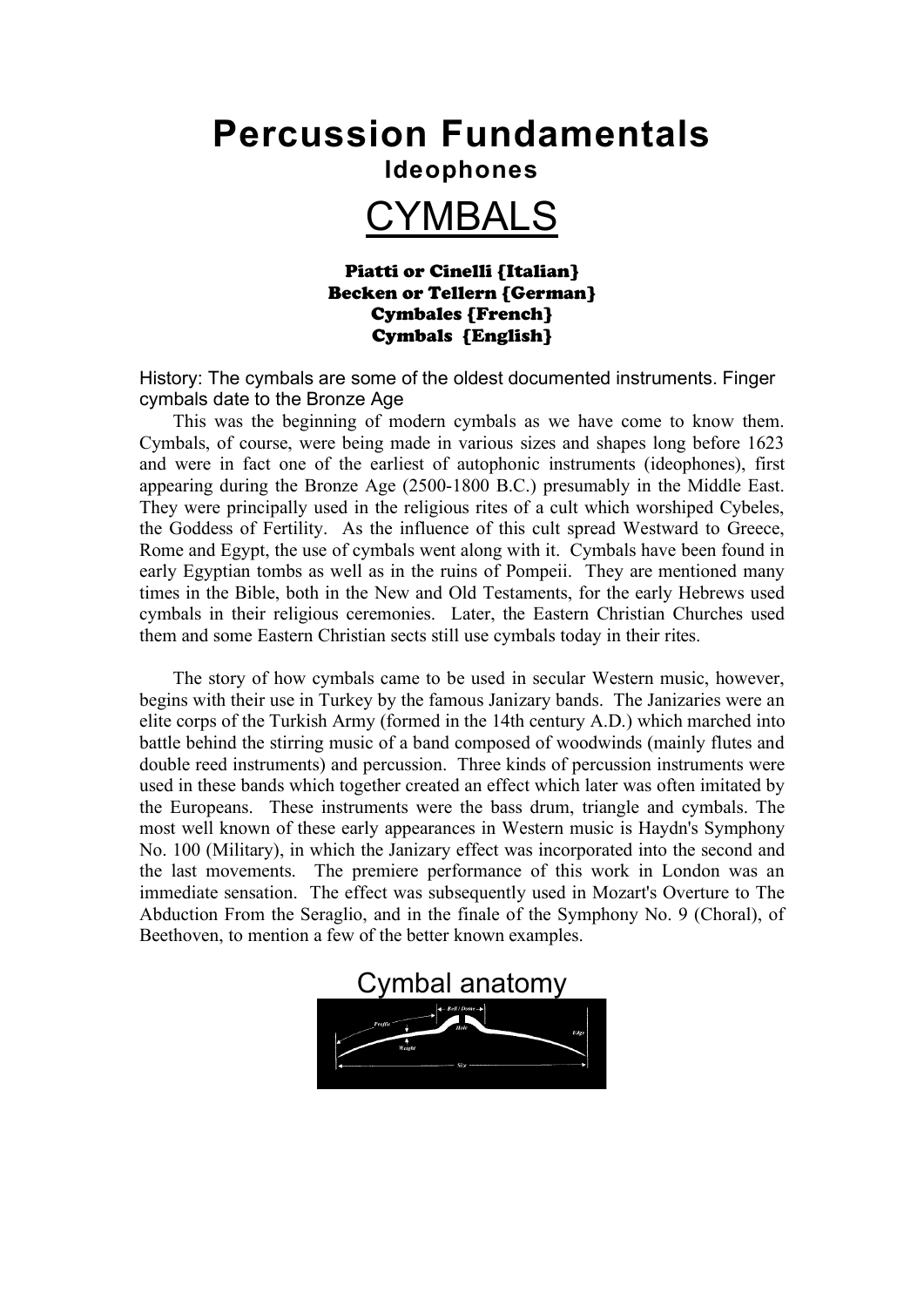### Cymbal Exercise





The basic technique used for any loud cymbal crashes is as follows:

The right and left hand grasp the straps as earlier described. The right hand is held above the left hand. The cymbals should be held at an angle to each other. The right cymbal then strikes the e t cymbal at this angle. Both hands should travel in the opposite direction (the right hand down and the left hand up).

The cymbals will actually hit at two different times, the bottom portion meeting first and the top portion immediately after. TheV must be so close. however, that only one sound is heard. This will avoid th-e possibility of trapping air inside the cymbals and producing an unwanted sound. After the cymbals are struck, they should be held up so as to sustain the sound.

To produce a very short cymbal crash, the cymbals are struck as before and immediately pulled to the chest or shoulder to muffle the sound.